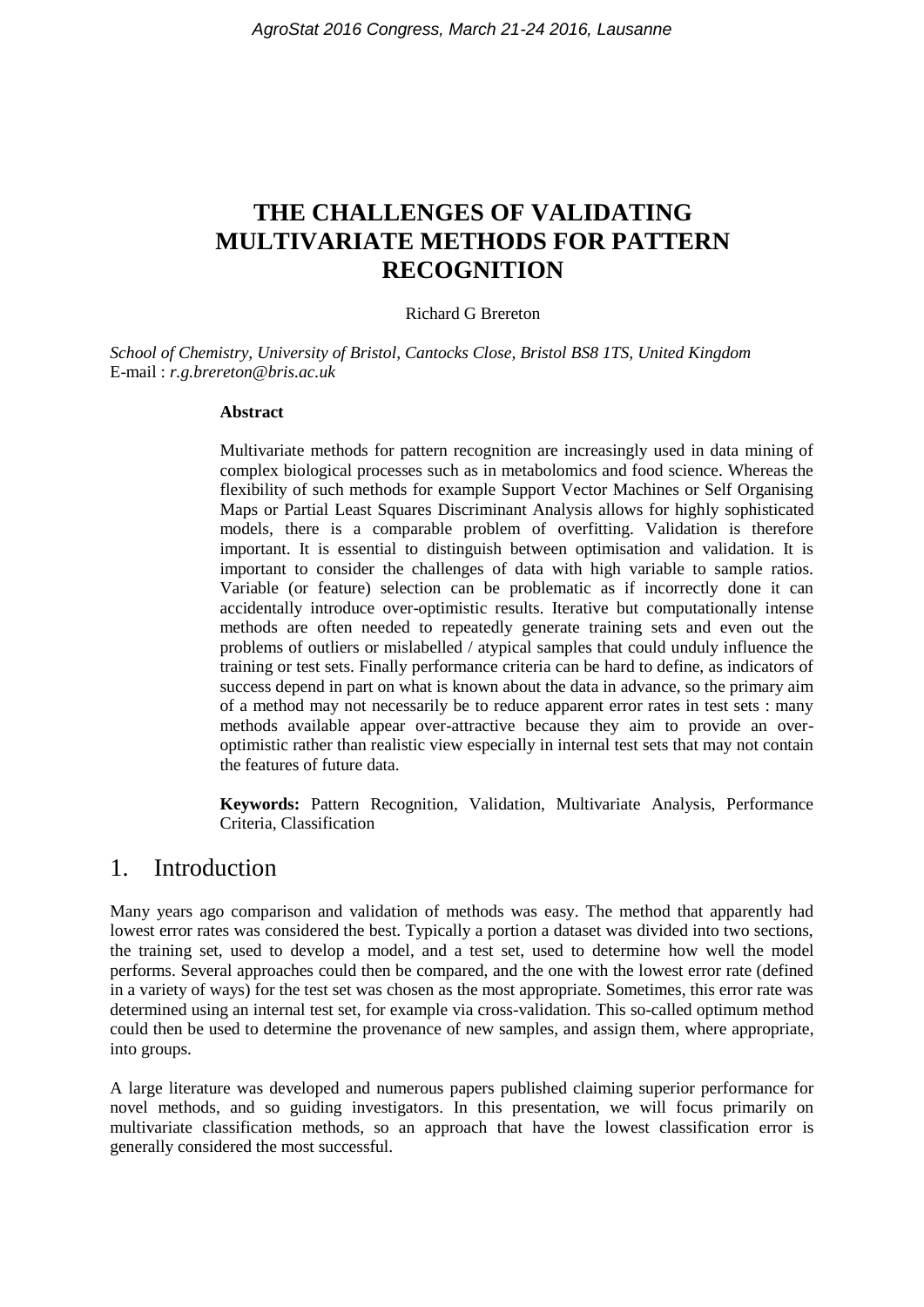There are numerous difficulties with this.

- There is no guarantee that the underlying hypothesis, that there is sufficient information to unambiguously separate two or more groups, is correct, and so a method that results in the lowest number of misclassifications may not necessary be the most appropriate, and may not be appropriate to use for future unknown samples.
- The choice of test set may be influenced by a few atypical samples. Unless a dataset is very large, the inclusion of, for example, an outlier in the test set may make a significant difference, especially when comparing closely comparable performances.
- Often variable selection is done on the overall dataset, as many variables can contribute significantly to noise and deterioration of performance, but the criteria for variable selection can bias the model, and should only be done on the training set.
- Frequently optimization and validation are mixed up, for example using cross-validation, resulting in an over-optimistic assessment of the model.
- There is rarely much discussion about how certain knowledge is of the dataset prior to forming the model and also what sort of structure (if any) is expected for future samples.
- Many comparisons focus on one algorithm within a series of steps, for example PLS-DA (Partial Least Squares Discriminant Analysis). However the performance of the algorithm often depends crucially on all the steps in the analysis : as an example under certain circumstances PLS-DA performs identically to LDA (Linear Discriminant Analysis), and others to EDC (Euclidean Distance to Centroids). In practice algorithm performance is dependent on a series of decisions about data preprocessing and success criteria.
- Often different approaches are not comparable. For example SIMCA (Self Independent Modelling of Class Analogy) is in practice a one class classifier and cannot be compared directly to two class classifiers such as PLS-DA or LDA.
- Sometimes classification methods are used as exploratory approach, for example to determine which variables (or features) are most likely to be discriminatory and in other cases they may be used to predict the provenance of future unknown samples. There is no general distinction between these objectives, the literature being primarily algorithmic.

There is, therefore, no general guidance as to what is the best or most appropriate method. Each situation is different. For very simple problems, of course, there is no need to introduce a complicated comparison, but then almost any reasonable method will work and will give good results. Where pattern recognition methods are more tricky is when there are problematic features in a dataset and we will examine some ways of dealing with such situations below.

# 2. How to assess models to protect against overfitting

There are numerous approaches for safe application of multivariate models, but we will discuss some of the most common.

# **2.1 Separating validation from optimization**

Many years ago, these two quite distinct processes were often confused. Cross-validation was commonly used both to improve the quality of a model and to determine how well it performed. This procedure involves leaving one or more samples out from a dataset, forming a model on the remaining samples, and then determining how well it performs on the left out samples. The procedure is repeated as different samples are left out, until all get removed at some stage. The most common approach is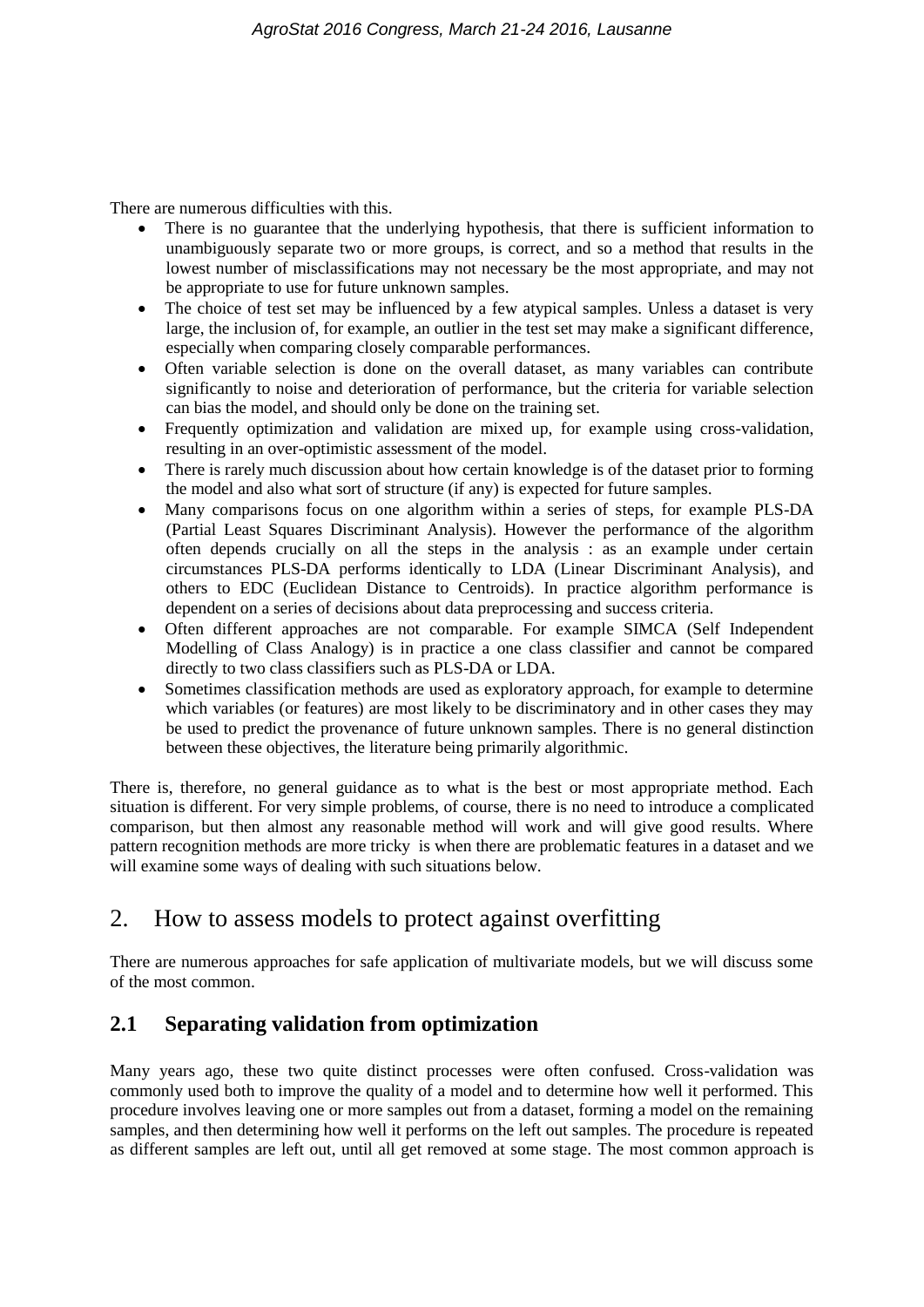LOO (leave one out) in which each sample is removed once, but other procedures such as leaving a group out have been reported in the literature : as computer power improves, it is often not necessary to leave groups out, the original procedure was developed to save computer resources.

Cross validation was used to determine, for example, how many components (or latent variables) are needed for optimum model performance. Theoretically as too many components are included, the model degrades due to noise, but with too few it is not adequate. However the problem is that the cross-validated error is also sometimes used to assess model performance. The theory is that the samples left out form a test set and so provide an independent criterion of the quality of the model. The difficulty is that these left out samples are also used to optimize the model.

The solution is to separate model optimization from model testing, by performing model optimization on a training set typically 2/3 of the original samples and model evaluation on a test set, the remaining samples. In addition more computationally intense methods such as the bootstrap are often preferred to cross-validation. A typical procedure is illustrated in Figure 1.



Figure 1: Typical separation between optimization and validation

#### **2.2 Iterative approaches**

The solution described above is to separate model optimization from model testing, by performing model optimization on a training set typically 2/3 of the original samples and model evaluation on the remaining 1/3. But often people compare model evaluation on a quite small subset, for example 30 samples. Classifying 1 sample correctly makes more than 3% difference in the percentage correctly classified, and could be the difference between choosing one model over the other. Hence comparisons between methods and indeed validation of an approach can be crucially influenced by the composition of a test set.

The solution here is to repeatedly generate test and training sets. Typically one could generate a test set 100 times. If 200 bootstrap iterations are performed on the training set, this requires 20,000 models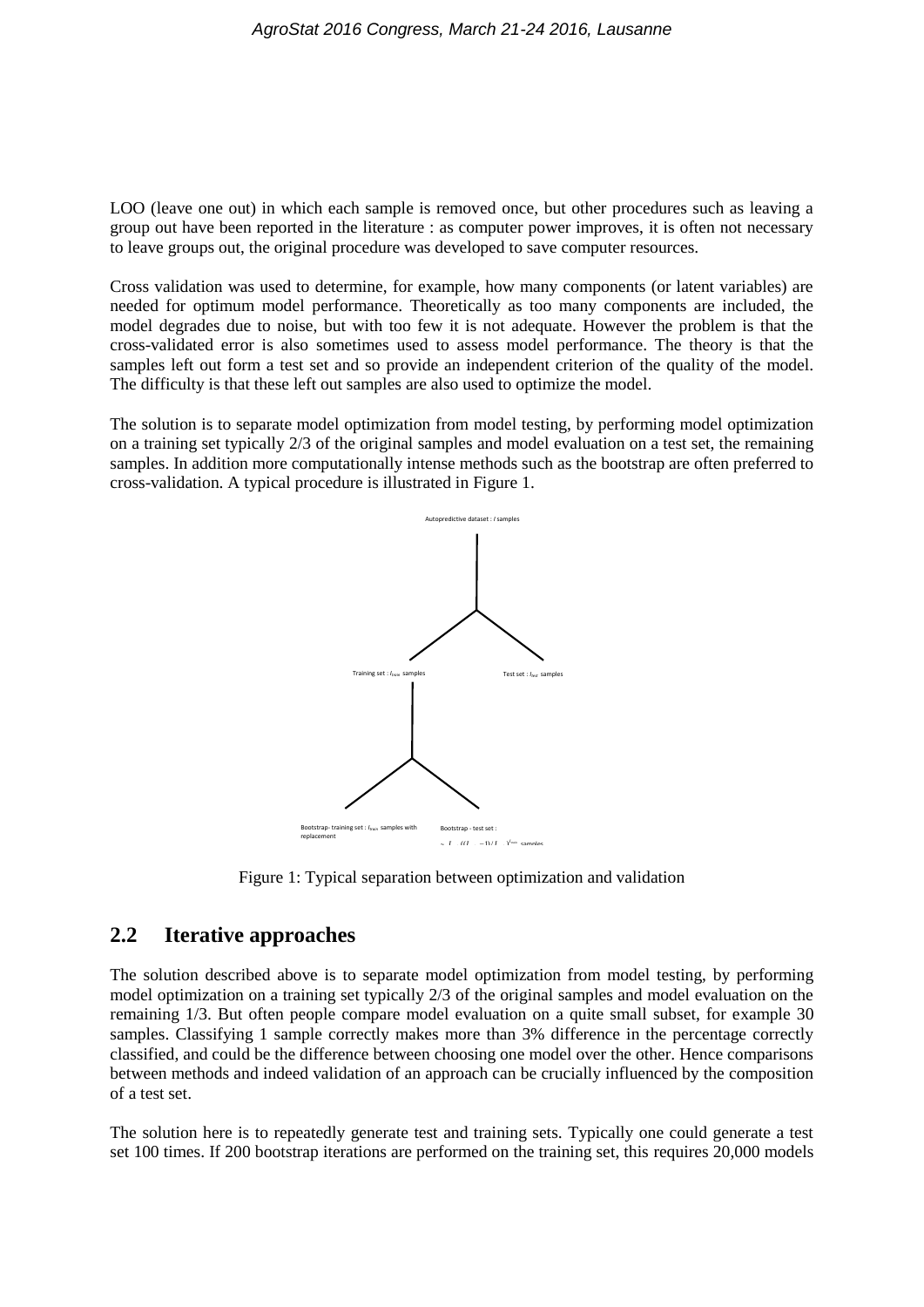to be built. However modern computers are much more powerful than decades back, when many multivariate methods for classification were first introduced and as such were limited by processor power.

A typical procedure is illustrated in Figure 2.



Figure 2: Iterative approach to optimization and validation

## **2.3 Null datasets and permutations**

Some methods attempt to force a solution. One of the problems is that in many modern studies the ratio of variables to samples is usually far greater than one. This means it is easy to overfit a model.

Consider, for example, the toss of an unbiased coin, representing 10 samples, and then repeat this 1000 times, representing 1000 variables. A variable to sample ratio of 100 (the variables being for example GCMS elution times) is not unusual, something early statisticians rarely encountered. There will however be several incidences in which 8 or 9 coins are Heads. If we repeated 10 tosses of an unbiased coin 1000 times over, we expect there to be around 45 times in which the coin comes up Heads 8 times or more. We could then select these sets of tosses, rather like selecting features that appear most diagnostic of separation and form a model using these "informative variables". We will find that the coin incorrectly appears biased.

Some methods such as PLS-DA are in practice designed to find variables that have the highest covariance with a classifier, usually a numerical value such as +/- 1 whether a sample is a member of a predefined class or not. These variables are then used to form a model between the analytical data and the classifier. The problem with this is that it is very easy to find false positives. Randomness is not the same as uniformity, and there will always be some variables that show correlation even if there is no underlying population trend. This problem is particularly severe when there are many variables. Figure 3 shows the PLS scores plot of two randomly generated groups, and it appears there is good separation. Often this is used to justify experiments have worked when in practice this is just a consequence of low sample : variable ratios.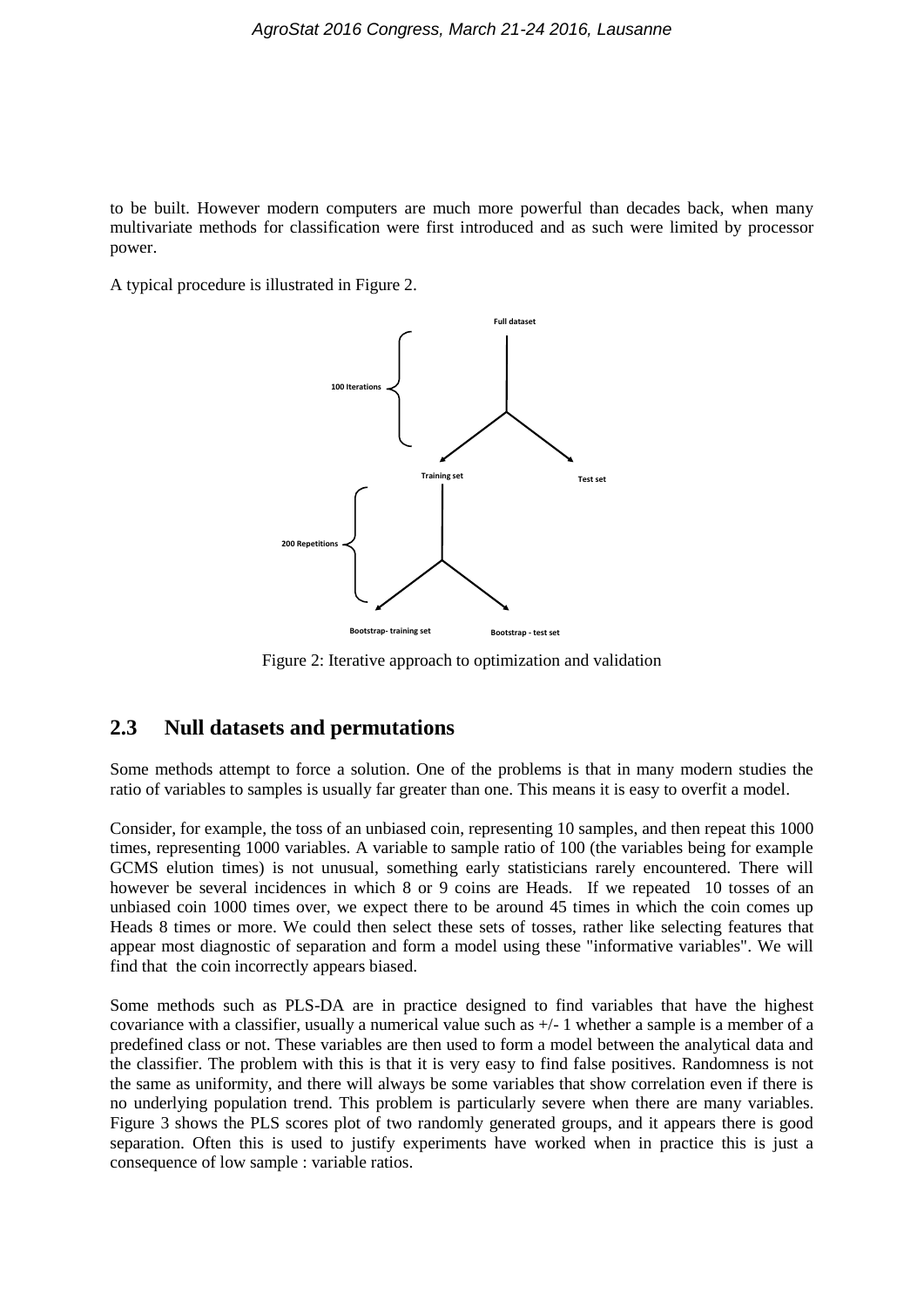

scores of the first two principal components and partial least squares components

To protect against this type of problem, it is desirable to have a background or control dataset. The simplest is a null dataset, which is simply a randomly generated dataset. If a method has been correctly implemented, the classification per ability to group samples into two classes, for example, should be close to 50%. If it is much higher the method chosen is prone to overfitting. A second approach involves permuting the classifier randomly. This is sometimes called a Monte Carlo method. Again in the absence of overfitting, the classification ability should be close to 50% for two groups. Sometimes there could be some deviation from these ideal situations, even if methods chosen are appropriate. To protect against this, repeat the permutation (or regenerate the null dataset) several times, to get an average.

### **2.4 Comparing Methods**

One of the commonest difficulties is in method comparison. It is quite common to try to compare the performance of one approach against another. This is dangerous procedure.

The first problem is that whether one method is suitable or not depends on the nature of the data. A test dataset may, for example, be simulated, so does this represent real data? In the real data are there likely to be outliers or misdiagnosed samples? How representative is the real case study, and can we guarantee it will have the same structure in the future? For agricultural studies this can be particularly serious as soil conditions, weather, producers and so on can change will time. Often methods are tested on such artificial datasets that they have little relevance to the problem in hand.

Sometimes methods are not comparable. A one class classifier, such as one class QDA (quadratic discriminant analysis) or SIMCA results in quite different verdicts to a two class classifier such as PLS-DA or LDA. In the former we try to determine whether a sample belongs to a predefined class or not. If there are two classes, there are four verdicts. 1. Class A. 2. Class B. 3. Neither. 4. Both. However a two class classifier has just two verdicts, Class A or Class B. It is not possible to sensibly compare these approaches.

The third problems is that a classification algorithm is only one of several steps in pattern recognition, for example, deciding on test / training sets, preprocessing, classification criteria, selecting the number of components as appropriate. As a simple example PLS-DA can provide identical results to LDA if all non-zero components are chosen, and columns are transformed in a specific way, so how can we compare PLS-DA to LDA unless we know how the data was preprocessed? The classification